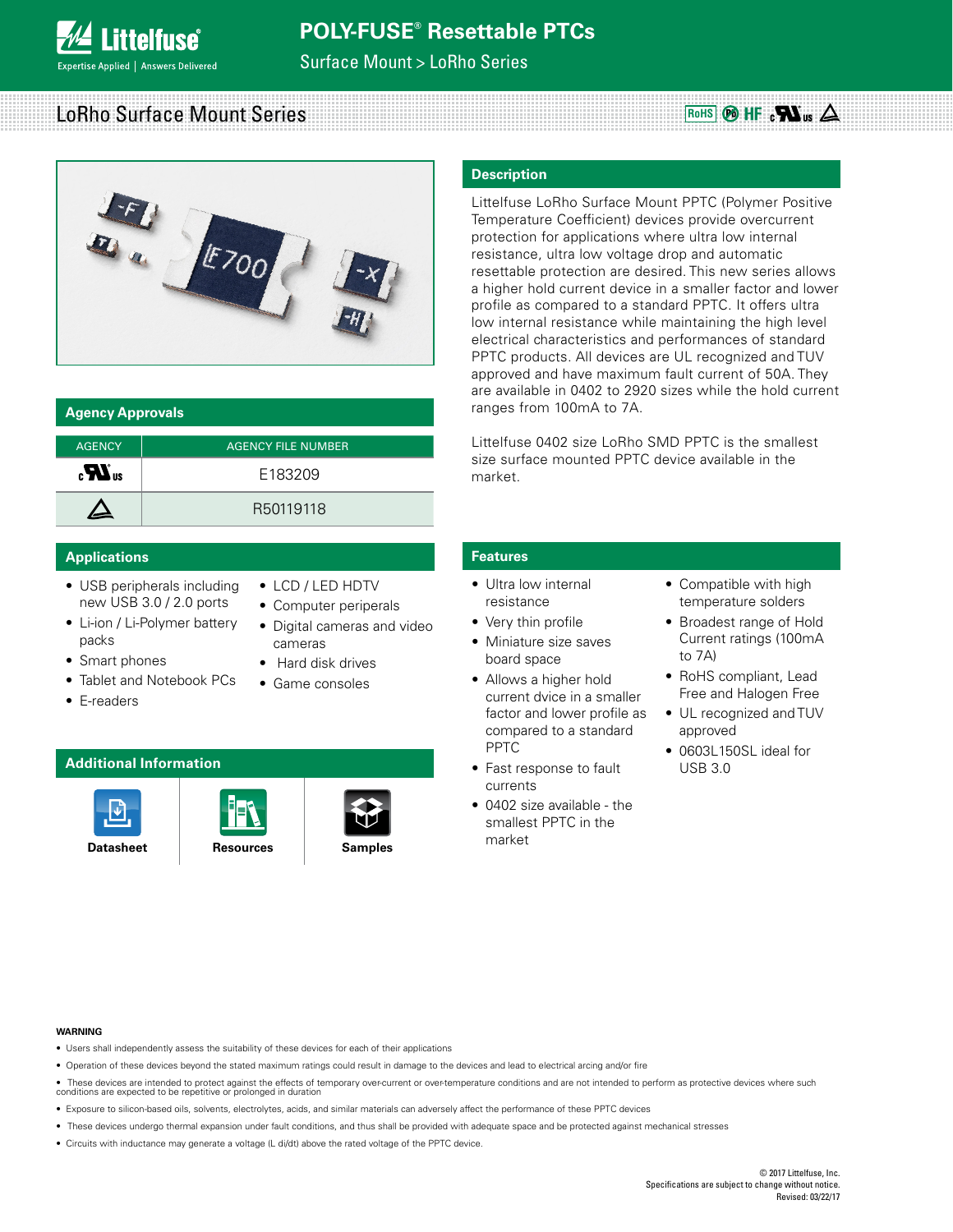### Surface Mount > LoRho Series

**Littelfuse**® **Expertise Applied | Answers Delivered** 

#### **Electrical Characteristics**

|                    |                                  | ٧<br>$\frac{1}{2}$ hold<br>$\mathsf{I}_{\mathsf{trip}}$<br>max |       | $\mathsf{max}$ | $P_d$ |             | Maximum<br>Time-To-Trip |                | Resistance              | Agency<br>Approvals             |                 |                             |
|--------------------|----------------------------------|----------------------------------------------------------------|-------|----------------|-------|-------------|-------------------------|----------------|-------------------------|---------------------------------|-----------------|-----------------------------|
| <b>Part Number</b> | Marking                          | (A)                                                            | (A)   | (Vdc)          | (A)   | typ.<br>(W) | Current<br>(A)          | Time<br>(Sec.) | $R_{min}$<br>$(\Omega)$ | R <sub>1max</sub><br>$(\Omega)$ | $\sum_{\alpha}$ | $\frac{\Delta}{\text{rův}}$ |
| 0402L010SL         |                                  | 0.10                                                           | 0.30  | 6              | 40    | 0.5         | 0.50                    | 1.00           | 0.150                   | 2.000                           | X               | X                           |
| 0402L020SL         |                                  | 0.20                                                           | 0.50  | 6              | 40    | 0.5         | 1.00                    | 1.00           | 0.100                   | 1.250                           | X               | $\mathsf X$                 |
| 0402L035SL         |                                  | 0.35                                                           | 0.70  | 6              | 50    | 0.5         | 8.00                    | 0.10           | 0.050                   | 0.700                           | $\mathsf X$     | $\mathsf X$                 |
| 0402L050SL         |                                  | 0.50                                                           | 1.00  | 6              | 50    | 0.5         | 8.00                    | 0.10           | 0.040                   | 0.400                           | X               | $\mathsf X$                 |
| 0603L050SL         | К                                | 0.50                                                           | 1.00  | 6              | 50    | 0.6         | 8.00                    | 0.10           | 0.070                   | 0.350                           | $\mathsf X$     | $\mathsf X$                 |
| 0603L075SL         | $\mathsf{N}$                     | 0.75                                                           | 1.50  | 6              | 50    | 0.6         | 8.00                    | 0.20           | 0.020                   | 0.165                           | X               | Χ                           |
| 0603L100SL         | $\mathsf S$                      | 1.00                                                           | 1.80  | 6              | 50    | 0.6         | 8.00                    | 0.30           | 0.040                   | 0.120                           | X               | $\times$                    |
| 0603L150SL         | $\top$                           | 1.50                                                           | 3.00  | 6              | 50    | 0.6         | 8.00                    | 0.50           | 0.007                   | 0.080                           | $\mathsf X$     | $\mathsf X$                 |
| 0603L175SL         | $\vee$                           | 1.75                                                           | 3.50  | 6              | 50    | 0.6         | 8.00                    | 0.60           | 0.005                   | 0.060                           | $\mathsf X$     | X                           |
| 0805L075SL         | -G                               | 0.75                                                           | 1.50  | 6              | 50    | 0.6         | 8.00                    | 0.20           | 0.040                   | 0.160                           | Χ               | Χ                           |
| 0805L110SL         | $-H$                             | 1.10                                                           | 1.80  | 6              | 50    | 0.6         | 8.00                    | 0.30           | 0.030                   | 0.130                           | $\mathsf X$     | $\mathsf X$                 |
| 0805L150SL         | $-K$                             | 1.50                                                           | 3.00  | 6              | 50    | 0.6         | 8.00                    | 0.50           | 0.015                   | 0.065                           | X               | X                           |
| 0805L175SL         | $-V$                             | 1.75                                                           | 3.50  | 6              | 50    | 0.6         | 8.00                    | 0.60           | 0.005                   | 0.055                           | $\mathsf X$     | $\mathsf X$                 |
| 0805L200SLTH       | $\mathord{\text{-}^{\mathbb L}}$ | 2.00                                                           | 4.00  | 6              | 50    | 0.6         | 8.00                    | 1.00           | 0.005                   | 0.045                           | X               | $\mathsf X$                 |
| 0805L260SLTH       | $-S$                             | 2.60                                                           | 5.00  | 6              | 50    | 0.6         | 8.00                    | 4.00           | 0.003                   | 0.035                           | X               | $\mathsf X$                 |
| 0805L300SL         | $-N$                             | 3.00                                                           | 6.00  | 6              | 50    | 0.6         | 8.00                    | 5.00           | 0.003                   | 0.030                           | X               | Χ                           |
| 1206L075SL         | $-G$                             | 0.75                                                           | 1.50  | 6              | 50    | 0.8         | 8.00                    | 0.30           | 0.017                   | 0.180                           | X               | $\mathsf X$                 |
| 1206L110SL         | -H                               | 1.10                                                           | 2.20  | 6              | 50    | 0.8         | 8.00                    | 0.30           | 0.015                   | 0.100                           | $\mathsf X$     | $\mathsf X$                 |
| 1206L150SL         | -K                               | 1.50                                                           | 3.90  | 6              | 50    | 0.8         | 8.00                    | 0.30           | 0.010                   | 0.065                           | $\mathsf X$     | $\mathsf X$                 |
| 1206L110/12SL      | $-H1$                            | 1.10                                                           | 2.20  | 12             | 50    | 0.8         | 8.00                    | 0.30           | 0.015                   | 0.130                           | Χ               | Χ                           |
| 1206L150/12SL      | $-K1$                            | 1.50                                                           | 3.00  | 12             | 50    | 0.8         | 8.00                    | 0.30           | 0.010                   | 0.080                           | $\mathsf X$     | $\mathsf X$                 |
| 1206L175SL         | $-F$                             | 1.75                                                           | 3.50  | 6              | 50    | 0.8         | 8.00                    | 0.40           | 0.005                   | 0.030                           | X               | X                           |
| 1206L200SL         | $-L$                             | 2.00                                                           | 4.00  | 6              | 50    | 0.8         | 8.00                    | 0.50           | 0.005                   | 0.025                           | $\mathsf X$     | $\mathsf X$                 |
| 1206L260SLTH       | $-S$                             | 2.60                                                           | 5.00  | 6              | 50    | 0.8         | 8.00                    | 4.00           | 0.003                   | 0.026                           | X               | $\mathsf X$                 |
| 1206L300SLTH       | $-N$                             | 3.00                                                           | 6.00  | 6              | 50    | 0.8         | 8.00                    | 4.00           | 0.003                   | 0.020                           | X               | $\mathsf X$                 |
| 1206L350SLTH       | $-$ T                            | 3.50                                                           | 7.00  | 6              | 50    | 0.8         | 8.00                    | 5.00           | 0.003                   | 0.018                           | X               | Χ                           |
| 1206L380SLTH*      | $-V$                             | $2.82*$                                                        | 8.00  | 6              | 50    | 0.8         | 8.00                    | 5.00           | 0.002                   | 0.014                           | X               | X                           |
| 1206L400SL         | -Y                               | 4.00                                                           | 8.00  | 6              | 50    | 0.8         | 20.00                   | 2.00           | 0.001                   | 0.014                           | $\mathsf X$     | $\mathsf X$                 |
| 1206L450SL         | $-Z$                             | 4.50                                                           | 9.00  | 6              | 50    | 0.8         | 22.50                   | 2.00           | 0.001                   | 0.014                           | $\mathsf X$     | $\mathsf X$                 |
| 1210L175SL         | -J                               | 1.75                                                           | 3.50  | 6              | 50    | 0.8         | 8.00                    | 2.50           | 0.006                   | 0.040                           | Χ               | Χ                           |
| 1210L200SL         | $\mathsf{L}$                     | 2.00                                                           | 4.00  | 6              | 50    | 0.8         | 8.00                    | 3.00           | 0.005                   | 0.024                           | $\mathsf X$     | $\mathsf X$                 |
| 1210L260SL         | $-S$                             | 2.60                                                           | 5.00  | 6              | 50    | 0.8         | 8.00                    | 4.00           | 0.003                   | 0.020                           | X               | X                           |
| 1210L300SL         | $-N$                             | 3.00                                                           | 6.00  | 6              | 50    | 0.8         | 15.00                   | 2.00           | 0.003                   | 0.020                           | $\mathsf X$     | $\mathsf X$                 |
| 1210L350SL         | $-$ T                            | 3.50                                                           | 7.00  | 6              | 50    | 0.8         | 17.50                   | 2.00           | 0.003                   | 0.018                           | $\mathsf X$     | $\mathsf X$                 |
| 1210L380SL         | $-X$                             | 3.80                                                           | 8.00  | 6              | 50    | 0.8         | 8.00                    | 5.00           | 0.002                   | 0.016                           | X               | $\mathsf X$                 |
| 1210L400SL         | $-V$                             | 4.00                                                           | 8.00  | 6              | 50    | 0.8         | 8.00                    | 5.00           | 0.001                   | 0.014                           | X               | Χ                           |
| 1210L450SL         | $-Y$                             | 4.50                                                           | 9.00  | 6              | 50    | 1.0         | 22.50                   | 2.00           | 0.001                   | 0.014                           | $\mathsf X$     | $\mathsf X$                 |
| 1812L190SL         | $LF-19$                          | 1.90                                                           | 4.90  | 6              | 50    | 1.0         | 9.50                    | 4.50           | 0.003                   | 0.025                           | X               | X                           |
| 1812L260SL         | $LF-26$                          | 2.60                                                           | 6.00  | 6              | 50    | 1.0         | 13.00                   | 2.00           | 0.003                   | 0.024                           | X               | X                           |
| 1812L270SL         | <b>LF-27</b>                     | 2.70                                                           | 6.20  | 6              | 50    | 1.0         | 13.50                   | 2.00           | 0.003                   | 0.022                           | X               | X                           |
| 1812L300SL         | $LF-30$                          | 3.00                                                           | 7.00  | 6              | 50    | 1.0         | 8.00                    | 5.00           | 0.003                   | 0.021                           | X               | X                           |
| 1812L350SL**       | $LF-35$                          | 3.50                                                           | 8.10  | 6              | 50    | 1.0         | 8.00                    | 5.00           | 0.003                   | $0.020**$                       | X               | X                           |
| 1812L370SL         | $LF-37$                          | 3.70                                                           | 9.10  | 6              | 50    | 1.0         | 18.50                   | 2.00           | 0.003                   | 0.018                           | $\mathsf X$     | $\mathsf X$                 |
| 2920L700SL ***     | <b>LF700</b>                     | 7.00                                                           | 14.00 | 6              | 50    | $2.2\,$     | 35.00                   | 0.20           | 0.001                   | 0.007                           | $\mathsf X$     | $\mathsf X$                 |

#### **Notes:**

0805L150SL and 1206L150SL are ideal for overcurrent protection in VBUS of USB 3.0 / USB 2.0 ports.

\* 1206L380SLTH has I<sub>hold</sub> 2.82A for at least 15min @ 55°C. It is ideal for overcurrent protection in Li-ion / Li-Polymer battery packs of smartphones.

\*\* 1812L350SL Typical Time-To-Trip is 50A at 0.013-0.020 seconds. R1min=0.015ohm (resistance range 0.015-0.025ohm).

\*\*\* 2920L700SL is ideal for overcurrent protection in Li-ion / Li-Polymer battery packs of tablet PC.

I hold = Hold current: maximum current device will pass without tripping in 20°C still air.

 $I_{\text{trip}}$  = Trip current: minimum current at which the device will trip in 20°C still air.

 $V_{\text{max}}$  = Maximum voltage device can withstand without damage at rated current (I max)

I  $_{\sf max}$  = Maximum fault current device can withstand without damage at rated voltage (V $_{\sf max}$ )

 $P_{d}$  = Power dissipated from device when in the tripped state at 20°C still air.

 $R_{min}$  = Minimum resistance of device in initial (un-soldered) state.

 $R_{\text{1max}} = M$ aximum resistance of device at 20°C measured one hour after tripping or reflow soldering of 260°C for 20 sec.

**Caution:** Operation beyond the specified rating may result in damage and possible arcing and flame.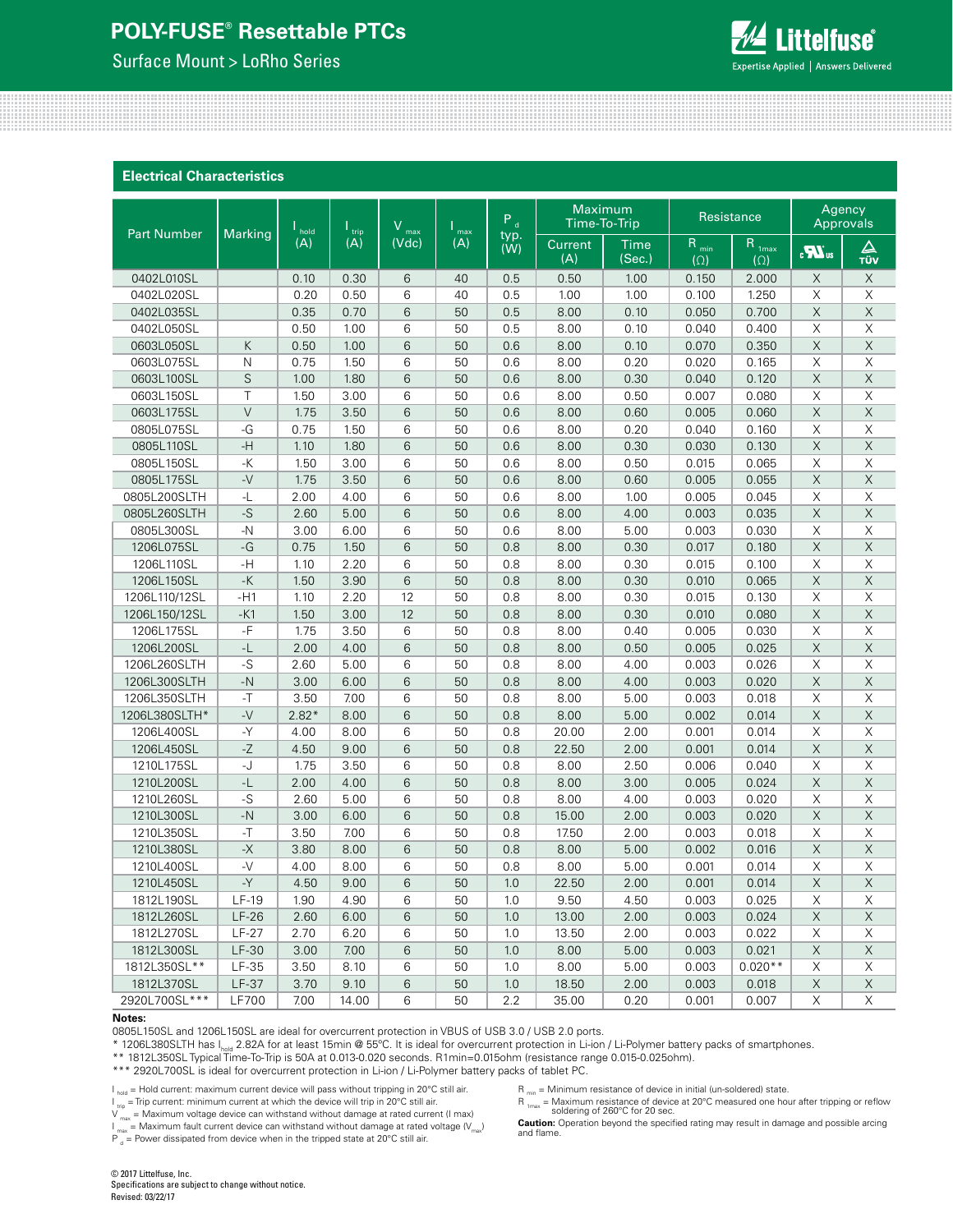

Surface Mount > LoRho Series

### **Temperature Rerating**

| <b>Ambient Operation Temperature</b> |                 |                 |               |                |                  |                |      |      |  |  |  |  |
|--------------------------------------|-----------------|-----------------|---------------|----------------|------------------|----------------|------|------|--|--|--|--|
|                                      | $-40^{\circ}$ C | $-20^{\circ}$ C | $0^{\circ}$ C | $20^{\circ}$ C | $40^{\circ}$ C   | $60^{\circ}$ C | 70°C | 85°C |  |  |  |  |
| <b>Part Number</b>                   |                 |                 |               |                | Hold Current (A) |                |      |      |  |  |  |  |
| 0402L010SL                           | 0.15            | 0.13            | 0.12          | 0.10           | 0.09             | 0.07           | 0.06 | 0.05 |  |  |  |  |
| 0402L020SL                           | 0.29            | 0.27            | 0.24          | 0.20           | 0.17             | 0.14           | 0.11 | 0.10 |  |  |  |  |
| 0402L035SL                           | 0.51            | 0.47            | 0.41          | 0.35           | 0.30             | 0.25           | 0.20 | 0.18 |  |  |  |  |
| 0402L050SL                           | 0.74            | 0.67            | 0.59          | 0.50           | 0.43             | 0.36           | 0.29 | 0.26 |  |  |  |  |
| 0603L050SL                           | 0.82            | 0.73            | 0.63          | 0.50           | 0.41             | 0.39           | 0.24 | 0.14 |  |  |  |  |
| 0603L075SL                           | 1.23            | 1.08            | 0.94          | 0.75           | 0.61             | 0.44           | 0.34 | 0.23 |  |  |  |  |
| 0603L100SL                           | 1.55            | 1.37            | 1.19          | 1.00           | 0.83             | 0.62           | 0.50 | 0.31 |  |  |  |  |
| 0603L150SL                           | 2.31            | 2.06            | 1.79          | 1.50           | 1.22             | 0.93           | 0.75 | 0.47 |  |  |  |  |
| 0603L175SL                           | 2.57            | 2.33            | 2.07          | 1.75           | 1.49             | 1.24           | 1.00 | 0.91 |  |  |  |  |
| 0805L075SL                           | 1.24            | 1.07            | 0.94          | 0.75           | 0.62             | 0.47           | 0.37 | 0.23 |  |  |  |  |
| 0805L110SL                           | 1.93            | 1.65            | 1.38          | 1.10           | 0.83             | 0.55           | 0.41 | 0.21 |  |  |  |  |
| 0805L150SL                           | 2.37            | 2.07            | 1.80          | 1.50           | 1.25             | 0.93           | 0.74 | 0.50 |  |  |  |  |
| 0805L175SL                           | 2.57            | 2.33            | 2.07          | 1.75           | 1.49             | 1.24           | 1.00 | 0.91 |  |  |  |  |
| 0805L200SLTH                         | 2.94            | 2.66            | 2.36          | 2.00           | 1.70             | 1.42           | 1.14 | 1.04 |  |  |  |  |
| 0805L260SLTH                         | 3.82            | 3.46            | 3.07          | 2.60           | 2.21             | 1.85           | 1.48 | 1.35 |  |  |  |  |
| 0805L300SL                           | 4.41            | 3.99            | 3.54          | 3.00           | 2.55             | 2.13           | 1.71 | 1.56 |  |  |  |  |
| 1206L075SL                           | 1.10            | 1.00            | 0.89          | 0.75           | 0.64             | 0.53           | 0.43 | 0.39 |  |  |  |  |
| 1206L110SL                           | 2.00            | 1.70            | 1.40          | 1.10           | 0.83             | 0.56           | 0.44 | 0.36 |  |  |  |  |
| 1206L150SL                           | 2.67            | 2.32            | 1.95          | 1.50           | 1.15             | 0.78           | 0.64 | 0.52 |  |  |  |  |
| 1206L110/12SL                        | 1.62            | 1.46            | 1.30          | 1.10           | 0.94             | 0.78           | 0.63 | 0.57 |  |  |  |  |
| 1206L150/12SL                        | 2.21            | 2.00            | 1.77          | 1.50           | 1.28             | 1.07           | 0.86 | 0.78 |  |  |  |  |
| 1206L175SL                           | 2.57            | 2.33            | 2.07          | 1.75           | 1.49             | 1.24           | 1.00 | 0.91 |  |  |  |  |
| 1206L200SL                           | 3.30            | 2.90            | 2.50          | 2.00           | 1.62             | 1.16           | 0.90 | 0.52 |  |  |  |  |
| 1206L260SLTH                         | 3.71            | 3.42            | 3.01          | 2.60           | 2.08             | 1.49           | 1.30 | 0.89 |  |  |  |  |
| 1206L300SLTH                         | 4.41            | 3.99            | 3.54          | 3.00           | 2.55             | 2.13           | 1.71 | 1.56 |  |  |  |  |
| 1206L350SLTH                         | 5.15            | 4.66            | 4.13          | 3.50           | 2.98             | 2.49           | 2.00 | 1.82 |  |  |  |  |
| 1206L380SLTH                         | 5.59            | 5.05            | 4.48          | 3.80           | 3.23             | 2.70           | 2.17 | 1.98 |  |  |  |  |
| 1206L400SL                           | 5.71            | 5.26            | 4.63          | 4.00           | 3.20             | 2.29           | 2.00 | 1.37 |  |  |  |  |
| 1206L450SL                           | 6.62            | 5.99            | 5.31          | 4.50           | 3.83             | 3.20           | 2.57 | 2.34 |  |  |  |  |
| 1210L175SL                           | 2.57            | 2.33            | 2.07          | 1.75           | 1.49             | 1.24           | 1.00 | 0.91 |  |  |  |  |
| 1210L200SL                           | 3.26            | 2.87            | 2.50          | 2.00           | 1.70             | 1.29           | 1.09 | 0.78 |  |  |  |  |
| 1210L260SL                           | 3.82            | 3.46            | 3.07          | 2.60           | 2.21             | 1.85           | 1.48 | 1.35 |  |  |  |  |
| 1210L300SL                           | 4.41            | 3.99            | 3.54          | 3.00           | 2.55             | 2.13           | 1.71 | 1.56 |  |  |  |  |
| 1210L350SL                           | 5.00            | 4.60            | 4.05          | 3.50           | 2.80             | 2.00           | 1.60 | 1.00 |  |  |  |  |
| 1210L380SL                           | 6.00            | 5.28            | 4.52          | 3.80           | 3.15             | 2.39           | 2.09 | 1.60 |  |  |  |  |
| 1210L400SL                           | 5.71            | 5.26            | 4.63          | 4.00           | 3.20             | 2.29           | 2.00 | 1.37 |  |  |  |  |
| 1210L450SL                           | 6.62            | 5.99            | 5.31          | 4.50           | 3.83             | 3.20           | 2.57 | 2.34 |  |  |  |  |
| 1812L190SL                           | 3.00            | 2.58            | 2.22          | 1.90           | 1.49             | 1.14           | 0.93 | 0.61 |  |  |  |  |
| 1812L260SL                           | 3.82            | 3.46            | 3.07          | 2.60           | 2.21             | 1.85           | 1.48 | 1.35 |  |  |  |  |
| 1812L270SL                           | 3.86            | 3.55            | 3.12          | 2.70           | 2.16             | 1.54           | 1.35 | 0.93 |  |  |  |  |
| 1812L300SL                           | 4.41            | 3.99            | 3.54          | 3.00           | 2.55             | 2.13           | 1.71 | 1.56 |  |  |  |  |
| 1812L350SL                           | 5.43            | 4.73            | 4.13          | 3.50           | 2.80             | 2.10           | 1.75 | 1.12 |  |  |  |  |
| 1812L370SL                           | 5.44            | 4.92            | 4.37          | 3.70           | 3.15             | 2.63           | 2.11 | 1.92 |  |  |  |  |
| 2920L700SL                           | 10.00           | 9.20            | 8.10          | 7.00           | 5.60             | 4.00           | 3.50 | 2.40 |  |  |  |  |

**Notes:** The temperature rerating data is for reference only. Please contact Littelfuse technical support for detail temperature rerating information.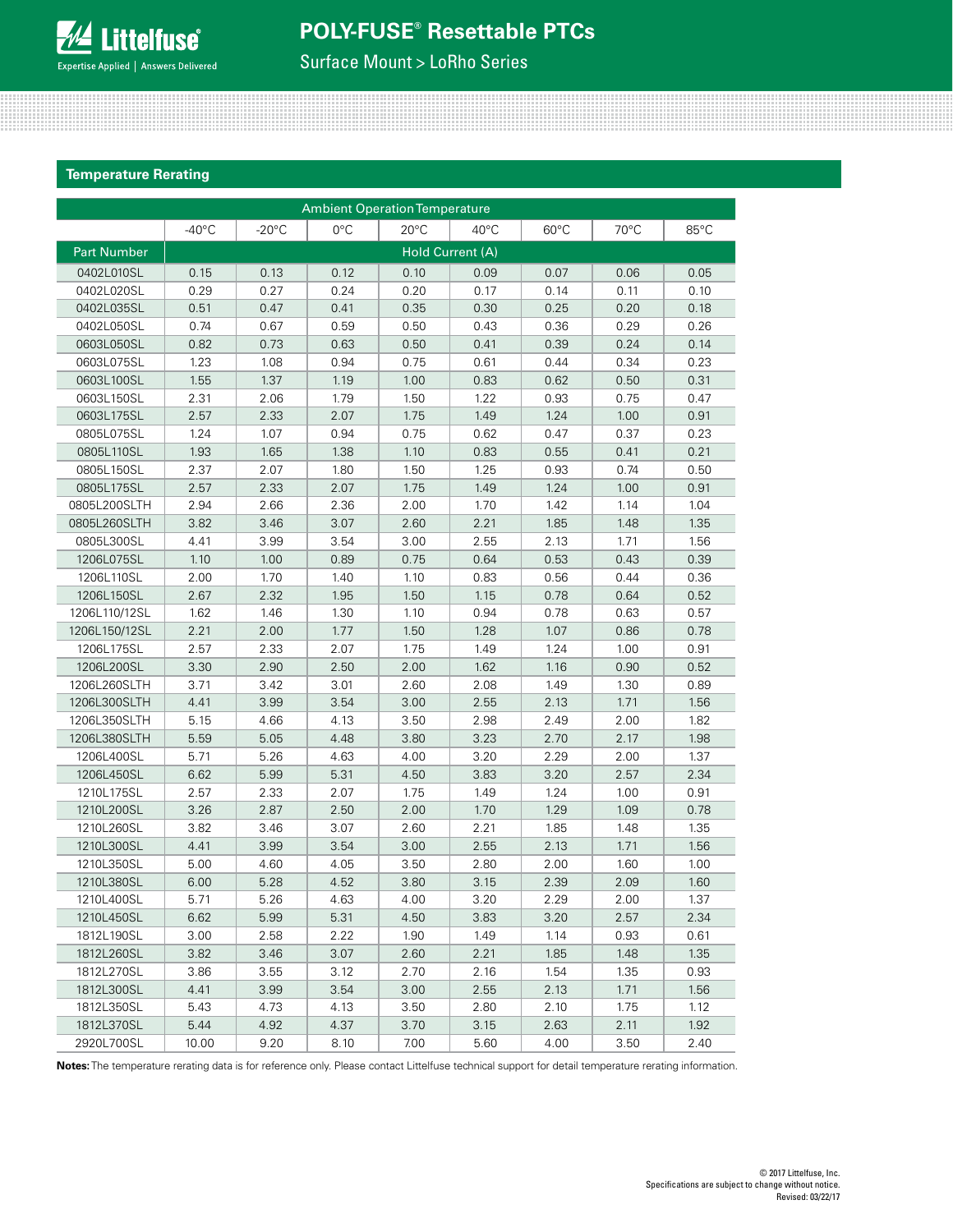Surface Mount > LoRho Series



#### **Temperature Rerating Curve**



| <b>Physical Specifications</b> |                                                                  |  |  |  |  |  |  |  |
|--------------------------------|------------------------------------------------------------------|--|--|--|--|--|--|--|
| <b>Terminal Material</b>       | Solder-Plated Copper<br>(Solder Material: Matte Tin (Sn))        |  |  |  |  |  |  |  |
| <b>Lead Solderability</b>      | Meets EIA Specification RS186-9E,<br>ANSI/J-STD-002, Category 3. |  |  |  |  |  |  |  |

### **Environmental Specifications**

| <b>Operating Temperature</b>                                         | $-40^{\circ}$ C to $+85^{\circ}$ C                                                |
|----------------------------------------------------------------------|-----------------------------------------------------------------------------------|
| <b>Maximum Device Surface</b><br><b>Temperature in Tripped State</b> | $125^{\circ}$ C                                                                   |
| <b>Passive Aging</b>                                                 | $+85^{\circ}$ C, 1000 hours<br>$-$ /+10% typical resistance change                |
| <b>Humidity Aging</b>                                                | +85°C, 85% R.H., 100 hours<br>$-$ /+15% typical resistance change                 |
| <b>Thermal Shock</b>                                                 | MIL-STD-202, Method 107<br>+85°C/-40°C 20 times<br>-30% typical resistance change |
| <b>Solvent Resistance</b>                                            | MIL-STD-202, Method 215<br>No change                                              |
| <b>Vibration</b>                                                     | MIL-STD-883, Method 2007,<br>Condition A No change                                |
| <b>Moisture Sensitivity Level</b>                                    | Level 1, J-STD-020                                                                |

## **Soldering Parameters**

| <b>Profile Feature</b>                                | Pb-Free Assembly                                |                    |  |  |  |
|-------------------------------------------------------|-------------------------------------------------|--------------------|--|--|--|
| Average Ramp-Up Rate $(T_{\text{S(mav)}})$ to $T_p$ ) | 3°C/second max                                  |                    |  |  |  |
|                                                       | Temperature Min (T <sub>s(min)</sub> )          | $150^{\circ}$ C    |  |  |  |
| Pre Heat:                                             | Temperature Max $(T_{\text{simax}})$            | $200^{\circ}$ C    |  |  |  |
|                                                       | Time (Min to Max) $(ts)$                        | $60 - 180$ secs    |  |  |  |
| <b>Time Maintained</b>                                | Temperature (T.)                                | $217^{\circ}$ C    |  |  |  |
| Above:                                                | Temperature (t,)                                | $60 - 150$ seconds |  |  |  |
|                                                       | Peak / Classification Temperature $(T_{\rm e})$ | 260+0/-5 °C.       |  |  |  |
| Time within 5°C of actual peak<br>Temperature $(t_n)$ | $20 - 40$ seconds                               |                    |  |  |  |
| Ramp-down Rate                                        |                                                 | 6°C/second max     |  |  |  |
| Time 25°C to peak Temperature (T <sub>a</sub> )       |                                                 | 8 minutes Max.     |  |  |  |



- All temperature refer to topside of the package, measured on the package body surface

- If reflow temperature exceeds the recommended profile, devices may not meet the performance requirements
- $\,$  Recommended reflow methods: IR, vapor phase oven, hot air oven,  $\mathrm{N}_2$  environment for lead
- Recommended maximum paste thickness is 0.25mm (0.010 inch)
- Devices can be cleaned using standard industry methods and solvents
- Devices can be reworked using the standard industry practices

**Disclaimer Notice - Information furnished is believed to be accurate and reliable. However, users should independently evaluate the suitability of and test each product selected for their own applications. Littelfuse products are not designed for, and may not be used in, all applications. Read complete Disclaimer Notice at [www.littelfuse.com/disclaimer-electronics](http://www.littelfuse.com/disclaimer-electronics).**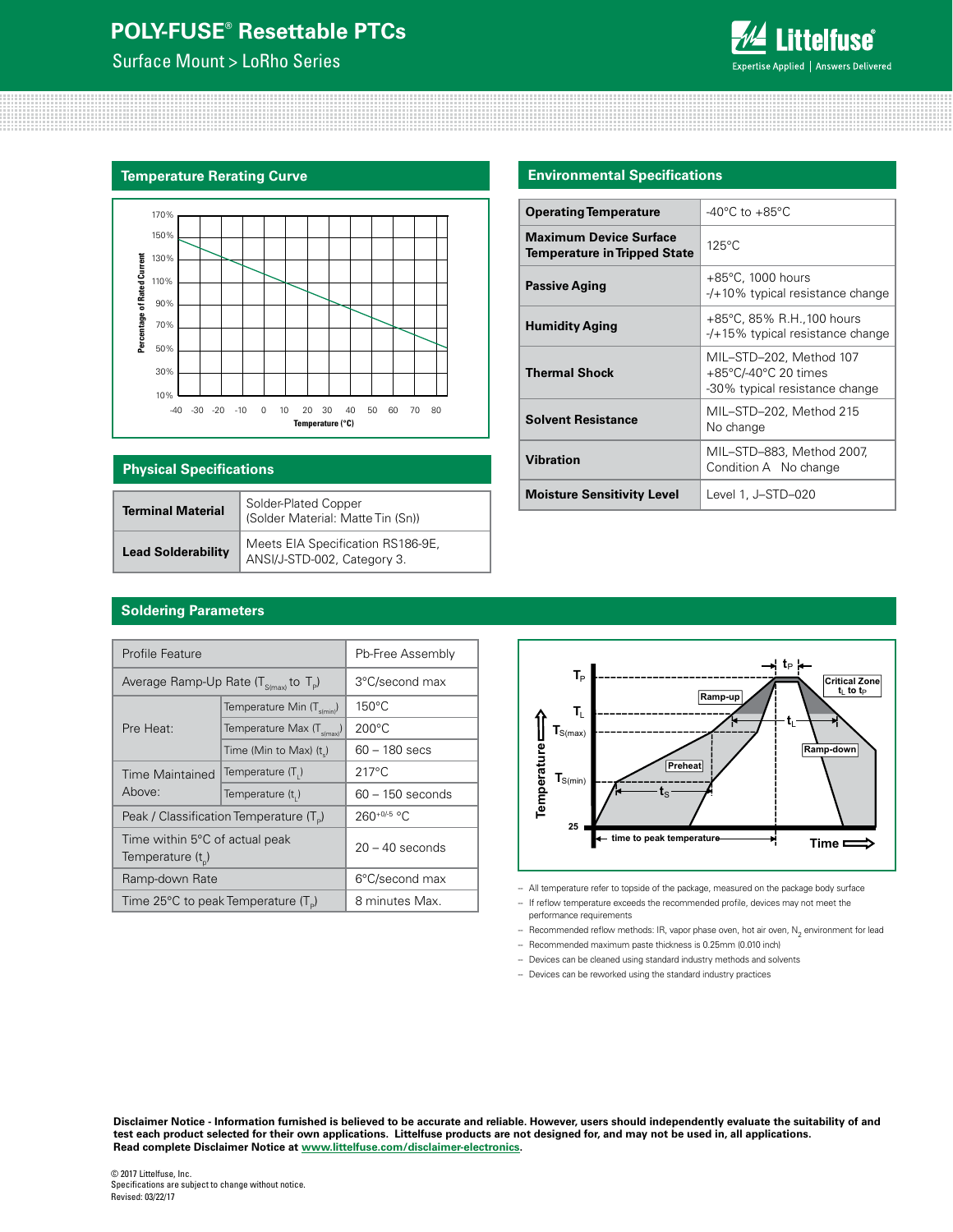

Surface Mount > LoRho Series





Device Top and Bottom Marking and Dimensions are Similar

|                    | <b>Device Dimension</b> |                            |             |      |                            |                            |      |      |                      |           | Solder Pad                               |      |       |      |      |      |                          |      |                          |      |               |                      |                                           |                            |              |      |
|--------------------|-------------------------|----------------------------|-------------|------|----------------------------|----------------------------|------|------|----------------------|-----------|------------------------------------------|------|-------|------|------|------|--------------------------|------|--------------------------|------|---------------|----------------------|-------------------------------------------|----------------------------|--------------|------|
|                    | B<br>A<br>D<br>С        |                            |             |      |                            |                            |      | E    |                      |           | F                                        |      | G     |      | н    |      |                          |      |                          |      |               |                      |                                           |                            |              |      |
| <b>Part Number</b> | inch                    |                            | mm          |      | inch                       |                            |      | mm   | inch                 |           |                                          | mm   | inch  |      | mm   |      | inch                     |      | mm                       |      |               |                      |                                           |                            |              |      |
|                    | Min                     | Max                        | Min         | Max  | Min                        | Max                        | Min  | Max  |                      | Min   Max | Min                                      | Max  | Min   | Max  | Min  | Max  | Min                      | Max  | Min                      | Max  | inch          |                      | mm inch                                   | mm                         | inch   mm    |      |
| 0402L010SL         | 0.03   0.05             |                            | 0.85        | 1.15 |                            | $0.01 \mid 0.03 \mid 0.35$ |      | 0.65 | $0.01$ $0.02$ $0.20$ |           |                                          | 0.60 | 0.004 | 0.02 | 0.10 | 0.45 | $\overline{a}$           | 0.02 | $\overline{\phantom{a}}$ | 0.40 |               |                      | $0.02$ $0.60$ $0.02$ $0.40$ $0.03$ $0.70$ |                            |              |      |
| 0402L020SL         | 0.03                    | $\vert 0.05 \vert$         | 0.85        | 1.15 | 0.01                       | 0.03   0.35                |      | 0.65 | $\vert 0.01 \vert$   |           | 0.02   0.20                              | 0.60 | 0.004 | 0.02 | 0.10 | 0.45 | $\overline{a}$           | 0.02 | $\overline{\phantom{a}}$ | 0.40 |               |                      | $0.02$   0.60   0.02   0.40   0.03   0.70 |                            |              |      |
| 0402L035SL         |                         | 0.03   0.05                | 0.85        | 1.15 | 0.01                       | 0.03   0.35                |      | 0.65 | $0.01$ $0.02$ $0.20$ |           |                                          | 0.60 | 0.004 | 0.02 | 0.10 | 0.45 | $\overline{a}$           | 0.02 | $\overline{\phantom{a}}$ | 0.40 |               |                      | $0.02$ $0.60$ $0.02$ $0.40$ $0.03$ $0.70$ |                            |              |      |
| 0402L050SL         |                         | 0.03   0.05                | 0.85        | 1.15 | 0.01                       | 0.03   0.35                |      | 0.65 |                      |           | $0.01$ $0.02$ $0.20$                     | 0.60 | 0.004 | 0.02 | 0.10 | 0.45 | $\overline{a}$           | 0.02 | $\overline{\phantom{a}}$ | 0.40 |               |                      | $0.02$   0.60   0.02   0.40   0.03   0.70 |                            |              |      |
| 0603L050SL         | 0.06                    | 0.07                       | 1.40        | 1.80 | 0.02                       | 0.04   0.60                |      | 1.00 | $0.02$ $0.03$ $0.40$ |           |                                          | 0.75 | 0.01  | 0.02 | 0.15 | 0.50 | ÷,                       | 0.02 | $\overline{a}$           | 0.40 |               |                      | $0.04$   1.00   0.03   0.80   0.04   1.00 |                            |              |      |
| 0603L075SL         | $0.06 \mid 0.07$        |                            | 1.40        | 1.80 | 0.02                       | 0.04   0.60                |      | 1.00 | $0.02$ $0.03$ $0.40$ |           |                                          | 0.75 | 0.01  | 0.02 | 0.15 | 0.50 | $\overline{\phantom{a}}$ | 0.02 | $\overline{\phantom{a}}$ | 0.40 |               |                      | $0.04$   1.00   0.03   0.80   0.04        |                            |              | 1.00 |
| 0603L100SL         | $0.06 \mid 0.07$        |                            | 1.40        | 1.80 |                            | $0.02 \mid 0.04 \mid 0.60$ |      | 1.00 |                      |           | 0.02 0.03 0.40                           | 0.75 | 0.01  | 0.02 | 0.15 | 0.50 | $\overline{\phantom{a}}$ | 0.02 | $\overline{\phantom{a}}$ | 0.40 |               |                      | $0.04$   1.00   0.03   0.80   0.04   1.00 |                            |              |      |
| 0603L150SL         | 0.06   0.07             |                            | 1.40        | 1.80 | 0.02                       | 0.04 0.60 1.00             |      |      |                      |           | $0.02$ $0.04$ $0.40$                     | 1.00 | 0.01  | 0.02 | 0.15 | 0.50 | ÷,                       | 0.02 | $\overline{\phantom{a}}$ | 0.40 |               |                      | $0.04$   1.00   0.03   0.80   0.04   1.00 |                            |              |      |
| 0603L175SL         | $0.06 \mid 0.07$        |                            | 1.40        | 1.80 | $\vert 0.02 \vert$         | 0.04 0.60 1.00             |      |      |                      |           | $0.02$ $0.04$ $0.40$                     | 1.00 | 0.01  | 0.02 | 0.15 | 0.50 | $\overline{\phantom{a}}$ | 0.02 | $\overline{\phantom{a}}$ | 0.40 |               |                      | $0.04$   1.00   0.03   0.80   0.04   1.00 |                            |              |      |
| 0805L075SL         | 0.08                    | 0.09                       | 2.00        | 2.20 | 0.05                       | 0.06                       | 1.20 | 1.50 |                      |           | $0.02$ $0.03$ $0.40$                     | 0.75 | 0.01  | 0.02 | 0.20 | 0.55 | 0.002                    | 0.02 | 0.05                     | 0.45 |               |                      | $0.04$   1.00   0.05   1.20   0.06        |                            |              | 1.50 |
| 0805L110SL         |                         | $0.08$ 0.09 2.00           |             | 2.20 | 0.05                       | 0.06                       | 1.20 | 1.50 | $0.02$ $0.03$ 0.40   |           |                                          | 0.75 | 0.01  | 0.02 | 0.20 | 0.55 | 0.002                    | 0.02 | 0.05                     | 0.45 |               |                      | $0.04$   1.00   0.05   1.20   0.06        |                            |              | 1.50 |
| 0805L150SL         | 0.08                    | 0.09                       | 2.00        | 2.20 | 0.05                       | 0.06                       | 1.20 | 1.50 | 0.02                 |           | 0.03 0.40                                | 0.75 | 0.01  | 0.02 | 0.20 | 0.55 | 0.002                    | 0.02 | 0.05                     | 0.45 | 0.04          | 1.00                 | $0.05$ 1.20                               |                            | 0.06         | 1.50 |
| 0805L175SL         |                         | $0.08$ 0.09 2.00           |             | 2.20 | $\vert 0.05 \vert$         | 0.06                       | 1.20 | 1.50 | $0.02$ 0.02 0.40     |           |                                          | 0.60 | 0.01  | 0.02 | 0.20 | 0.55 | 0.002                    | 0.02 | 0.05                     | 0.45 |               |                      | $0.04$   1.00   0.05   1.20   0.06        |                            |              | 1.50 |
| 0805L200SLTH       | 0.08                    | 0.09                       | 2.00        | 2.20 | 0.05                       | 0.06                       | 1.20 | 1.50 | $0.02$ $0.03$ $0.40$ |           |                                          | 0.75 | 0.01  | 0.02 | 0.20 | 0.55 | 0.002                    | 0.02 | 0.05                     | 0.45 | $0.04$   1.00 |                      | $0.05$   1.20 $ 0.06$                     |                            |              | 1.50 |
| 0805L260SLTH       |                         | $0.08 \mid 0.09$           | $2.00$ 2.20 |      | 0.05                       | 0.06                       | 1.20 | 1.50 | $0.02$ $0.03$ $0.40$ |           |                                          | 0.75 | 0.01  | 0.02 | 0.20 | 0.55 | 0.002                    | 0.02 | 0.05                     | 0.45 |               |                      | $0.04$   1.00   0.05   1.20   0.06        |                            |              | 1.50 |
| 0805L300SL         | $0.08 \mid 0.09$        |                            | 2.00        | 2.20 | 0.05                       | 0.06                       | 1.20 | 1.50 | $0.02$ $0.06$ $0.60$ |           |                                          | 1.40 | 0.01  | 0.02 | 0.20 | 0.55 | 0.002                    | 0.02 | 0.05                     | 0.45 |               | $0.04$   1.00        | 0.05                                      | 1.20                       | 0.06         | 1.50 |
| 1206L075SL         |                         | $0.12 \mid 0.13$           | 3.00        | 3.40 | 0.06                       | 0.07                       | 1.50 | 1.80 | $0.02$ $0.03$ $0.40$ |           |                                          | 0.70 | 0.01  | 0.03 | 0.25 | 0.75 | 0.002                    | 0.02 | 0.05                     | 0.45 |               | $0.04$   1.00   0.07 |                                           | 1.80   0.07                |              | 1.80 |
| 1206L110SL         |                         | $0.12$ 0.13                | 3.00        | 3.40 | 0.06   0.07                |                            | 1.50 | 1.80 |                      |           | $\vert 0.02 \vert 0.03 \vert 0.40 \vert$ | 0.75 | 0.01  | 0.03 | 0.25 | 0.75 | 0.002                    | 0.02 | 0.05                     | 0.45 |               | $0.04$   1.00   0.07 |                                           | 1.80   0.07                |              | 1.80 |
| 1206L150SL         |                         | $0.12$ 0.13 3.00           |             |      | $3.40$ 0.06 0.07 1.50 1.80 |                            |      |      |                      |           | $0.02$ $0.03$ $0.40$                     | 0.70 | 0.01  | 0.03 | 0.25 | 0.75 | 0.002                    | 0.02 | 0.05                     | 0.45 |               | $0.04$   1.00   0.07 |                                           | 1.80 0.07                  |              | 1.80 |
| 1206L110/12SL      |                         | $0.12 \mid 0.13 \mid 3.00$ |             | 3.40 | 0.06 0.07                  |                            | 1.50 | 1.80 | $0.02$ $0.03$ $0.50$ |           |                                          | 0.85 | 0.01  | 0.03 | 0.25 | 0.75 | 0.002                    | 0.02 | 0.05                     | 0.45 |               | $0.04$   1.00   0.07 |                                           | 1.80 0.07                  |              | 1.80 |
| 1206L150/12SL      |                         | $0.12 \mid 0.13 \mid 3.00$ |             | 3.40 | 0.06   0.07                |                            | 1.50 | 1.80 | $0.02$ $0.03$ $0.50$ |           |                                          | 0.85 | 0.01  | 0.03 | 0.25 | 0.75 | 0.002                    | 0.02 | 0.05                     | 0.45 |               | $0.04$   1.00   0.07 |                                           | 1.80   0.07                |              | 1.80 |
| 1206L175SL         | 0.12                    | 0.13                       | 3.00        | 3.40 | 0.06                       | 0.07                       | 1.50 | 1.80 | $0.02$ $0.02$ $0.40$ |           |                                          | 0.60 | 0.01  | 0.03 | 0.25 | 0.75 | 0.002                    | 0.02 | 0.05                     | 0.45 | 0.04          | 1.00   0.07          |                                           | 1.80                       | 0.07         | 1.80 |
| 1206L200SL         |                         | $0.12 \mid 0.13$           | 3.00        | 3.40 | 0.06                       | 0.07                       | 1.50 | 1.80 | $0.02$ $0.02$ $0.40$ |           |                                          | 0.60 | 0.01  | 0.03 | 0.25 | 0.75 | 0.002                    | 0.02 | 0.05                     | 0.45 |               | $0.04$   1.00   0.07 |                                           | 1.80                       | 0.07         | 1.80 |
| 1206L260SLTH       |                         | $0.12 \mid 0.13 \mid 3.00$ |             | 3.40 | 0.06 0.07 1.50             |                            |      | 1.80 | $0.02$ $0.03$ $0.40$ |           |                                          | 0.70 | 0.01  | 0.03 | 0.25 | 0.75 | 0.002                    | 0.02 | 0.05                     | 0.45 |               | $0.04$   1.00   0.07 |                                           | 1.80 0.07                  |              | 1.80 |
| 1206L300SLTH       |                         | $0.12 \mid 0.13 \mid 3.00$ |             | 3.40 | 0.06                       | $\vert 0.07 \vert$         | 1.50 | 1.80 | $0.02$ $0.03$ $0.40$ |           |                                          | 0.80 | 0.01  | 0.03 | 0.25 | 0.75 | 0.002                    | 0.02 | 0.05                     | 0.45 |               | $0.04$   1.00   0.07 |                                           | 1.80 0.07                  |              | 1.80 |
| 1206L350SLTH       | 0.12                    | 0.13                       | 3.00        | 3.40 | 0.06                       | 0.07                       | 1.50 | 1.80 | $0.02$ $0.03$ $0.40$ |           |                                          | 0.75 | 0.01  | 0.03 | 0.25 | 0.75 | 0.002                    | 0.02 | 0.05                     | 0.45 |               | $0.04$   1.00        | 0.07                                      | 1.80                       | $\vert 0.07$ | 1.80 |
| 1206L380SLTH       |                         | $0.12 \mid 0.13$           | 3.00        | 3.40 | 0.06                       | 0.07                       | 1.50 | 1.80 | $0.02$ $0.03$ $0.40$ |           |                                          | 0.70 | 0.01  | 0.03 | 0.25 | 0.75 | 0.002                    | 0.02 | 0.05                     | 0.45 |               | $0.04$   1.00   0.07 |                                           | 1.80 0.07                  |              | 1.80 |
| 1206L400SL         | 0.12                    | $\vert 0.13 \vert$         | 3.00        | 3.40 | 0.06                       | 0.07                       | 1.50 | 1.80 |                      |           | $0.02$ $ 0.06 0.60$                      | 1.40 | 0.01  | 0.03 | 0.25 | 0.75 | 0.002                    | 0.02 | 0.05                     | 0.45 |               | $0.04$   1.00   0.07 |                                           | 1.80   0.07                |              | 1.80 |
| 1206L450SL         |                         | $0.12 \mid 0.13 \mid 3.00$ |             | 3.40 | 0.06 0.07 1.50             |                            |      | 1.80 |                      |           | 0.02 0.06 0.60                           | 1.40 | 0.01  | 0.03 | 0.25 | 0.75 | 0.002                    | 0.02 | 0.05                     | 0.45 |               | $0.04$   1.00   0.07 |                                           | 1.80 0.07                  |              | 1.80 |
| 1210L175SL         |                         | $0.12$   0.14              | 3.00        | 3.43 |                            | $0.09$ 0.11 2.35           |      | 2.80 | $0.02$ $0.03$ $0.40$ |           |                                          | 0.70 | 0.01  | 0.03 | 0.25 | 0.75 | 0.004                    | 0.02 | 0.10                     | 0.50 |               |                      | $0.04$   1.00   0.08   2.00   0.10   2.50 |                            |              |      |
| 1210L200SL         |                         | $0.12 \mid 0.14 \mid 3.00$ |             | 3.43 |                            | $0.09$ 0.11 2.35           |      | 2.80 |                      |           | 0.02 0.03 0.40                           | 0.70 | 0.01  | 0.03 | 0.25 | 0.75 | 0.004                    | 0.02 | 0.10                     | 0.50 |               |                      | $0.04$   1.00   0.08   2.00   0.10   2.50 |                            |              |      |
| 1210L260SL         |                         | $0.12 \mid 0.14$           | 3.00        | 3.43 | 0.09                       | 0.11                       | 2.35 | 2.80 |                      |           | $0.02$ $0.03$ $0.40$                     | 0.70 | 0.01  | 0.03 | 0.25 | 0.75 | 0.004                    | 0.02 | 0.10                     | 0.50 |               |                      | $0.04$   1.00   0.08   2.00   0.10   2.50 |                            |              |      |
| 1210L300SL         |                         | $0.12 \mid 0.14$           | 3.00        |      | $3.43 \mid 0.09$           | 0.11 2.35                  |      | 2.80 | $0.02$ $0.05$ $0.60$ |           |                                          | 1.20 | 0.01  | 0.03 | 0.25 | 0.75 | 0.004                    | 0.02 | 0.10                     | 0.50 |               |                      | $0.04$   1.00   0.08   2.00   0.10   2.50 |                            |              |      |
| 1210L350SL         |                         | $0.12 \mid 0.14$           | 3.00        | 3.43 |                            | $0.09 \mid 0.11 \mid 2.35$ |      | 2.80 | $0.02$ $0.04$ $0.60$ |           |                                          | 1.00 | 0.01  | 0.03 | 0.25 | 0.75 | 0.00                     | 0.02 | 0.10                     | 0.50 |               |                      | $0.04$   1.00   0.08   2.00   0.10   2.50 |                            |              |      |
| 1210L380SL         |                         | $0.12 \mid 0.14$           | 3.00        | 3.43 | $\vert 0.09 \vert$         | $0.11$ 2.35                |      | 2.80 |                      |           | $0.02$ $0.03$ $0.40$                     | 0.65 | 0.01  | 0.03 | 0.25 | 0.75 | 0.00                     | 0.02 | 0.10                     | 0.50 |               |                      | $0.04$   1.00   0.08   2.00   0.10   2.50 |                            |              |      |
| 1210L400SL         |                         | $0.12 \mid 0.14$           | 3.00        | 3.43 |                            | $0.09$ 0.11 2.35           |      | 2.80 | $0.02$ $0.04$ $0.60$ |           |                                          | 1.00 | 0.01  | 0.03 | 0.25 | 0.75 | 0.00                     | 0.02 | 0.10                     | 0.50 |               |                      | $0.04$   1.00   0.08   2.00   0.10   2.50 |                            |              |      |
| 1210L450SL         |                         | $0.12 \mid 0.14$           | 3.00        | 3.43 | $\vert 0.09 \vert$         | $0.11$ 2.35                |      | 2.80 | $0.02$ $0.05$ $0.60$ |           |                                          | 1.20 | 0.01  | 0.03 | 0.25 | 0.75 | 0.00                     | 0.02 | 0.10                     | 0.50 |               |                      | $0.04$   1.00   0.08   2.00   0.10   2.50 |                            |              |      |
| 1812L190SL         | 0.17                    | 0.19                       | 4.37        | 4.73 | 0.12                       | 0.13                       | 3.07 | 3.41 |                      |           | $0.02$ $0.03$ $0.40$                     | 0.70 | 0.01  | 0.05 | 0.30 | 1.20 | 0.01                     | 0.03 | 0.15                     | 0.65 |               |                      | $0.07$   1.78   0.14                      | $3.45 \mid 0.12 \mid 3.15$ |              |      |
| 1812L260SL         |                         | $0.17 \mid 0.19$           | 4.37        |      | $4.73$ 0.12 0.13 3.07      |                            |      | 3.41 |                      |           | $0.02$ 0.03 0.40                         | 0.70 | 0.01  | 0.05 | 0.30 | 1.20 | 0.01                     | 0.03 | 0.15                     | 0.65 |               |                      | $0.07$   1.78   0.14   3.45   0.12   3.15 |                            |              |      |
| 1812L270SL         | 0.17                    | 0.19                       | 4.37        | 4.73 |                            | $0.12 \mid 0.13 \mid 3.07$ |      | 3.41 |                      |           | $0.02$ $0.03$ $0.40$                     | 0.70 | 0.01  | 0.05 | 0.30 | 1.20 | 0.01                     | 0.03 | 0.15                     | 0.65 |               |                      | $0.07$   1.78   0.14   3.45   0.12   3.15 |                            |              |      |
| 1812L300SL         | 0.17                    | 0.19                       | 4.37        |      | $4.73$ 0.12 0.13 3.07      |                            |      | 3.41 |                      |           | $0.02$ 0.03 0.40                         | 0.75 | 0.01  | 0.05 | 0.30 | 1.20 | 0.01                     | 0.03 | 0.15                     | 0.65 |               |                      | $0.07$   1.78   0.14   3.45   0.12   3.15 |                            |              |      |
| 1812L350SL         | 0.17                    | 0.19                       | 4.37        | 4.73 | 0.12                       | $0.13$ 3.07                |      | 3.41 |                      |           | $0.02$ 0.03 0.40                         | 0.70 | 0.01  | 0.05 | 0.30 | 1.20 | 0.01                     | 0.03 | 0.15                     | 0.65 | 0.07          |                      | $1.78$ 0.14 3.45                          |                            | $0.12$ 3.15  |      |
| 1812L370SL         | 0.17                    | 0.19                       | 4.37        | 4.73 | $0.12 \mid 0.13 \mid 3.07$ |                            |      | 3.41 | $0.02$ 0.03 0.40     |           |                                          | 0.70 | 0.01  | 0.05 | 0.30 | 1.20 | 0.01                     | 0.03 | 0.15                     | 0.65 | 0.07          |                      | $1.78$ 0.14 3.45 0.12 3.15                |                            |              |      |
| 2920L700SL         | 0.26                    | 0.31                       | 6.73        | 7.98 |                            | 0.19 0.21 4.80 5.44        |      |      | $0.02$ $0.03$ $0.40$ |           |                                          | 0.65 | 0.01  | 0.10 | 0.30 | 2.50 | 0.01                     | 0.08 | 0.25                     | 2.00 |               |                      | $0.08$   2.00   0.18   4.60   0.21   5.30 |                            |              |      |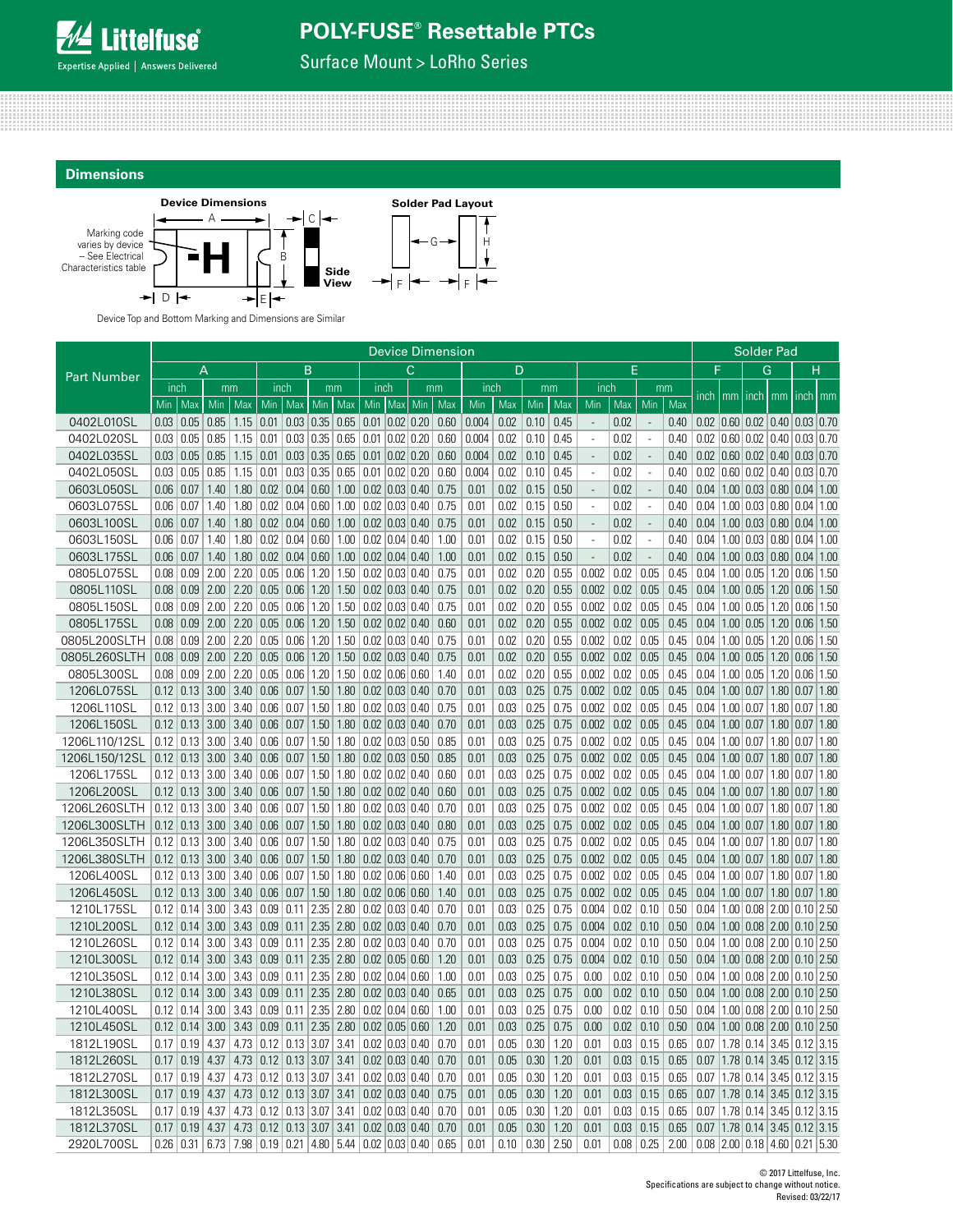Surface Mount > LoRho Series



| <b>Packaging</b>   |                        |                                                     |                        |                  |          |                                       |
|--------------------|------------------------|-----------------------------------------------------|------------------------|------------------|----------|---------------------------------------|
| <b>Part Number</b> | <b>Ordering Number</b> | $\overline{\mathsf{I}_{\mathsf{hold}}(\mathsf{A})}$ | I <sub>hold</sub> Code | Packaging Option | Quantity | <b>Quantity &amp; Packaging Codes</b> |
| 0402L010SL         | 0402L010SLKR           | 0.10                                                | 010                    |                  | 10,000   | KR                                    |
| 0402L020SL         | 0402L020SLKR           | 0.20                                                | 020                    |                  | 10,000   | KR                                    |
| 0402L035SL         | 0402L035SLKR           | 0.35                                                | 035                    |                  | 10,000   | KR                                    |
| 0402L050SL         | 0402L050SLKR           | 0.50                                                | 050                    |                  | 10,000   | KR                                    |
| 0603L050SL         | 0603L050SLYR           | 0.50                                                | 050                    |                  | 4,000    | <b>YR</b>                             |
| 0603L075SL         | 0603L075SLYR           | 0.75                                                | 075                    |                  | 4,000    | <b>YR</b>                             |
| 0603L100SL         | 0603L100SLYR           | 1.00                                                | 100                    |                  | 4,000    | <b>YR</b>                             |
| 0603L150SL         | 0603L150SLYR           | 1.50                                                | 150                    |                  | 4,000    | <b>YR</b>                             |
| 0603L175SL         | 0603L175SLYR           | 1.75                                                | 175                    |                  | 4,000    | <b>YR</b>                             |
| 0805L075SL         | 0805L075SLYR           | 0.75                                                | 075                    |                  | 4,000    | <b>YR</b>                             |
| 0805L110SL         | 0805L110SLYR           | 1.10                                                | 110                    |                  | 4,000    | <b>YR</b>                             |
| 0805L150SL         | 0805L150SLYR           | 1.50                                                | 150                    |                  | 4,000    | <b>YR</b>                             |
| 0805L175SL         | 0805L175SLYR           | 1.75                                                | 175                    |                  | 4,000    | <b>YR</b>                             |
| 0805L200SLTH       | 0805L200SLTHYR         | 2.00                                                | 200                    |                  | 4,000    | <b>YR</b>                             |
| 0805L260SLTH       | 0805L260SLTHYR         | 2.60                                                | 260                    |                  | 4,000    | <b>YR</b>                             |
| 0805L300SL         | 0805L300SLWR           | 3.00                                                | 300                    |                  | 3,000    | <b>WR</b>                             |
| 1206L075SL         | 1206L075SLYR           | 0.75                                                | 075                    |                  | 4,000    | <b>YR</b>                             |
| 1206L110SL         | 1206L110SLYR           | 1.10                                                | 110                    |                  | 4,000    | <b>YR</b>                             |
| 1206L150SL         | 1206L150SLYR           | 1.50                                                | 150                    |                  | 4,000    | <b>YR</b>                             |
| 1206L110/12SL      | 1206L110/12SLYR        | 1.10                                                | 110                    |                  | 4,000    | YR                                    |
| 1206L150/12SL      | 1206L150/12SLYR        | 1.50                                                | 150                    |                  | 4,000    | <b>YR</b>                             |
| 1206L175SL         | 1206L175SLYR           | 1.75                                                | 175                    | Tape & Reel      | 4,000    | <b>YR</b>                             |
| 1206L200SL         | 1206L200SLYR           | 2.00                                                | 200                    |                  | 4,000    | <b>YR</b>                             |
| 1206L260SLTH       | 1206L260SLTHYR         | 2.60                                                | 260                    |                  | 4,000    | <b>YR</b>                             |
| 1206L300SLTH       | 1206L300SLTHYR         | 3.00                                                | 300                    |                  | 4,000    | <b>YR</b>                             |
| 1206L350SLTH       | 1206L350SLTHYR         | 3.50                                                | 350                    |                  | 4,000    | <b>YR</b>                             |
| 1206L380SLTH*      | 1206L380SLTHYR         | $2.82*$                                             | 380                    |                  | 4,000    | YR                                    |
| 1206L400SL         | 1206L400SLWR           | 4.00                                                | 400                    |                  | 3,000    | <b>WR</b>                             |
| 1206L450SL         | 1206L450SLWR           | 4.50                                                | 450                    |                  | 3,000    | <b>WR</b>                             |
| 1210L175SL         | 1210L175SLYR           | 1.75                                                | 175                    |                  | 4,000    | YR                                    |
| 1210L200SL         | 1210L200SLYR           | 2.00                                                | 200                    |                  | 4,000    | <b>YR</b>                             |
| 1210L260SL         | 1210L260SLYR           | 2.60                                                | 260                    |                  | 4,000    | <b>YR</b>                             |
| 1210L300SL         | 1210L300SLYR           | 3.00                                                | 300                    |                  | 4,000    | YR                                    |
| 1210L350SL         | 1210L350SLWR           | 3.50                                                | 350                    |                  | 3,000    | <b>WR</b>                             |
| 1210L380SL         | 1210L380SLYR           | 3.80                                                | 380                    |                  | 4,000    | <b>YR</b>                             |
| 1210L400SL         | 1210L400SLWR           | 4.00                                                | 400                    |                  | 3,000    | <b>WR</b>                             |
| 1210L450SL         | 1210L450SLWR           | 4.50                                                | 450                    |                  | 3,000    | <b>WR</b>                             |
| 1812L190SL         | 1812L190SLPR           | 1.90                                                | 190                    |                  | 2,000    | PR                                    |
| 1812L260SL         | 1812L260SLPR           | 2.60                                                | 260                    |                  | 2,000    | PR                                    |
| 1812L270SL         | 1812L270SLPR           | 2.70                                                | 270                    |                  | 2,000    | PR                                    |
| 1812L300SL         | 1812L300SLPR           | 3.00                                                | 300                    |                  | 2,000    | PR                                    |
| 1812L350SL         | 1812L350SLPR           | 3.50                                                | 350                    |                  | 2,000    | PR                                    |
| 1812L370SL         | 1812L370SLPR           | 3.70                                                | 370                    |                  | 2,000    | PR                                    |
| 2920L700SL         | 2920L700SLPR           | 7.00                                                | 700                    |                  | 2,000    | PR                                    |

**Notes:** \*1206L380SLTH has I<sub>hold</sub> 2.82A for at least 15min @ 55°C.

### **Part Ordering Number System**